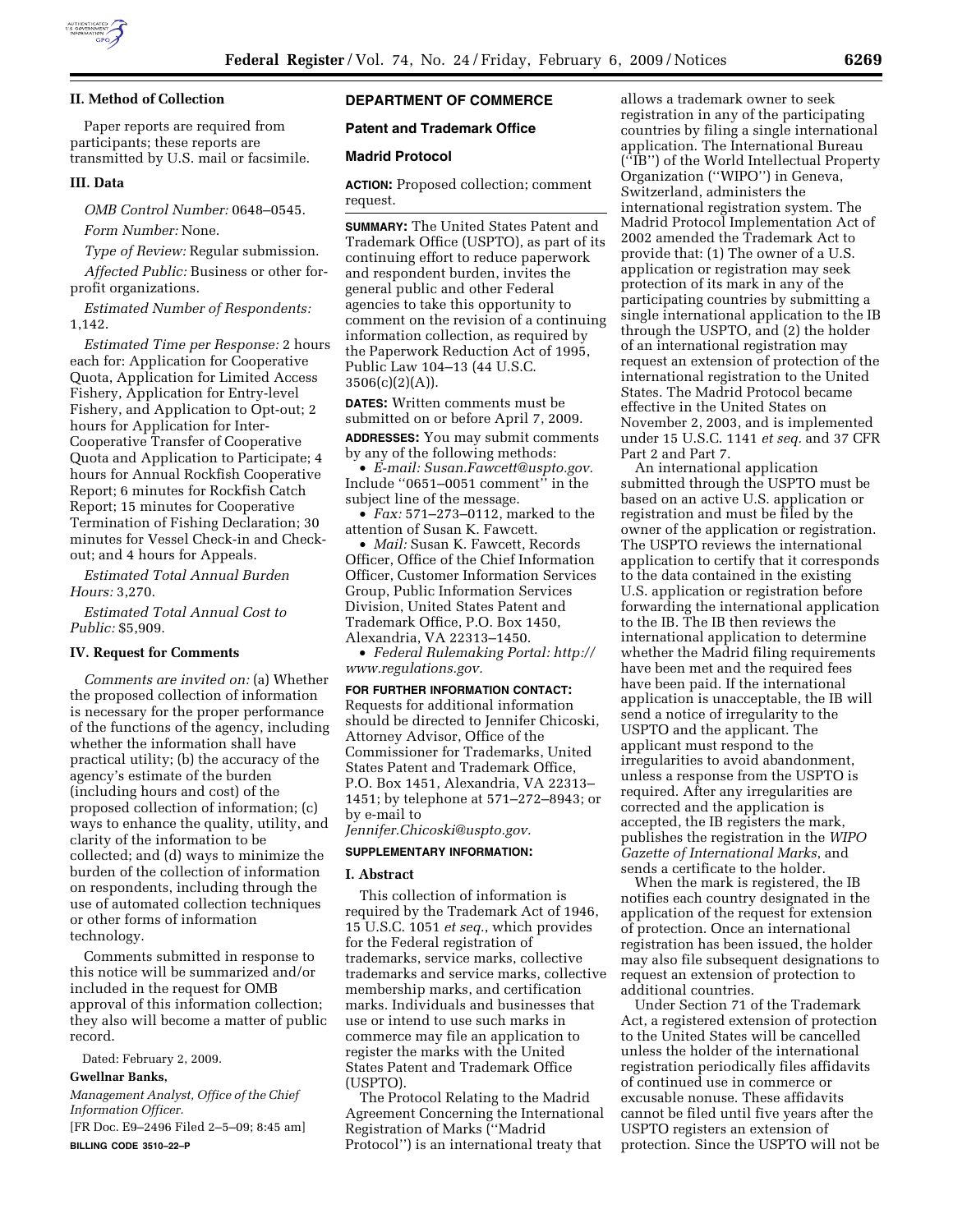accepting these affidavits until February 1, 2010, the estimated burden for these affidavits will not be included in this collection at this time.

This collection includes the information necessary for the USPTO to process applications for international registration and related requests under the Madrid Protocol. The USPTO provides electronic forms for filing the Application for International Registration, Subsequent Designation, and Response to a Notice of Irregularity online through the USPTO Web site. An electronic form for the Request for Transformation is under development. Applicants may also submit the items in this collection on paper or by using the forms provided by the IB, which are available on the WIPO Web site. The IB requires Applications for International

Registration and Subsequent Designations that are filed on paper to be submitted on the official IB forms.

### **II. Method of Collection**

By mail, hand delivery, or electronically to the USPTO.

# **III. Data**

*OMB Number:* 0651–0051. *Form Number(s):* PTO–2131, PTO–

2132, PTO–2133.

*Type of Review:* Revision of a currently approved collection.

*Affected Public:* Individuals or households; businesses or other for-

profits; and not-for-profit institutions. *Estimated Number of Respondents:* 

5,330 responses per year.

*Estimated Time per Response:* The USPTO estimates that it will take the public approximately 15 minutes (0.25 hours) to one hour to complete the information in this collection, including the time to gather the necessary information, prepare the documents, and submit the completed request to the USPTO.

# *Estimated Total Annual Respondent Burden Hours:* 1,347 hours per year.

*Estimated Total Annual Respondent Cost Burden:* \$417,570 per year. The USPTO expects that the information in this collection will be prepared by attorneys. Using the professional rate of \$310 per hour for attorneys in private firms, the USPTO estimates that the respondent cost burden for submitting the information in this collection will be approximately \$417,570 per year.

| Item                                                                                                                                                             | Estimated<br>time for<br>response                    | Estimated<br>annual<br>responses | Estimated<br>annual burden<br>hours |
|------------------------------------------------------------------------------------------------------------------------------------------------------------------|------------------------------------------------------|----------------------------------|-------------------------------------|
| Request that the USPTO Replace a U.S. Registration with a Subsequently Registered Exten-                                                                         | 15 minutes<br>15 minutes<br>15 minutes<br>30 minutes | 3.900<br>400<br>1.000            | 975<br>100<br>250<br>2              |
| sion of Protection to the United States.<br>Request to Record an Assignment or Restriction of a Holder's Right to Dispose of an Inter-<br>national Registration. | 30 minutes                                           |                                  | 3                                   |
| Request that the USPTO Transform a Cancelled Extension of Protection into an Application<br>for Registration under Section 1 or 44 of the Act.                   | 15 minutes<br>1 hour                                 | 15                               | 2<br>15                             |
| Affidavit of Continued Use or Excusable Nonuse under Section 71 of the Act                                                                                       | 15 minutes                                           | (1)                              | 0                                   |
| Total                                                                                                                                                            |                                                      | 5.330                            | 1.347                               |

1 Not until Feb. 2010.

*Estimated Total Annual Non-hour Respondent Cost Burden:* \$529,701 per year. There are no capital start-up, maintenance, or recordkeeping costs associated with this information collection. However, this collection

does have annual (non-hour) costs in the form of filing fees and postage costs.

The USPTO charges fees for processing international applications and related requests under the Madrid Protocol as set forth in 37 CFR 7.6. In addition to these USPTO fees, applicants must also pay international

filing fees to the IB as indicated in 37 CFR 7.7. The USPTO estimates that the total filing fees in the form of USPTO processing fees associated with this collection will be approximately \$529,650 per year as calculated in the accompanying table.

| Item                                                                                                                                                                                                   | Estimated<br>annual<br>responses | Fee amount | Estimated<br>annual filing<br>costs |
|--------------------------------------------------------------------------------------------------------------------------------------------------------------------------------------------------------|----------------------------------|------------|-------------------------------------|
| Application for International Registration, for certifying an international application based on a<br>Application for International Registration, for certifying an international application based on | 2.000                            | \$100.00   | \$200,000.00                        |
|                                                                                                                                                                                                        | 1.900                            | 150.00     | 285,000.00                          |
|                                                                                                                                                                                                        | 400                              | 100.00     | 40.000.00                           |
|                                                                                                                                                                                                        | 1.000                            | 0.00       | 0.00                                |
| Request that the USPTO Replace a U.S. Registration with a Subsequently Registered Exten-<br>Request to Record an Assignment or Restriction of a Holder's Right to Dispose of an Inter-                 | 4                                | 100.00     | 400.00                              |
|                                                                                                                                                                                                        | 5                                | 100.00     | 500.00                              |
| Request that the USPTO Transform a Cancelled Extension of Protection into an Application                                                                                                               | 6                                | 375.00     | 2,250.00                            |
|                                                                                                                                                                                                        | 15                               | 100.00     | 1,500.00                            |
| Affidavit of Continued Use or Excusable Nonuse under Section 71 of the Act (per inter-                                                                                                                 |                                  | 100.00     | 0.00                                |